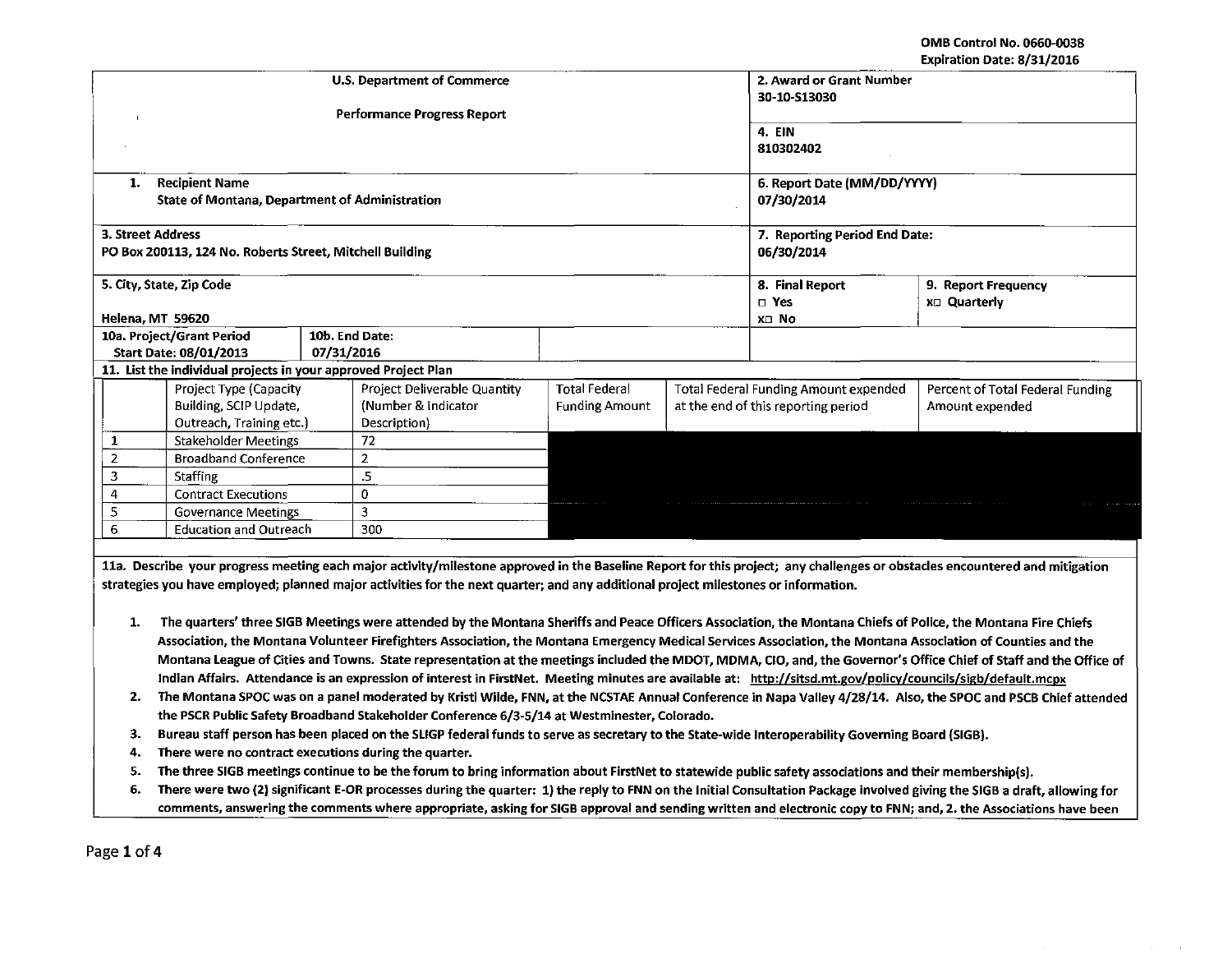sent letters and emails requesting time on the Association agendas to introduce FirstNet. Copies of the FirstNet Fact Sheets were sent by mail and email to the Associations. In the case of #1 and #2, the Montana Telco Associations, MITS and MTA, have been very active in scrutinizing the Initial Consultation Package as well as monitoring presentations to the Montana Public Safety community.

11b. If the project team anticipates requesting any changes to the approved Baseline Report in the next quarter, describe those below. Note that any substantive changes to the Baseline Report must be approved by the Department of Commerce before implementation. n/a

llc. Provide any other information that would be useful to NTIA as it assesses this project's progress.

lld. Describe any success stories or best practices you have identified. Please be as specific as possible.

The Montana Statewide lnteroperability Governing Board includes the Montana Independent Telecommunications System and the Montana Telecommunications Association. These representatives are non-voting members. Interestingly, most of the questions, comments and scrutiny about FirstNet come from these Association representatives. The SIGB has provided an open, transparent forum that is building trust between public and private sector representatives. Please refer to the 51GB web page to review SIGB agendas and minutes: http://sitsd.mt.gov/policy/councils/sigb/default.mcpx

12. Personnel

12a. If the project is not fully staffed, describe how any lack of staffing may impact the project's time line and when the project will be fully staffed.

12b. Staffing Table

| FTE %<br>Job Title                         |     | Project(s) Assigned                                                                                                                                                                                     | Change                               |
|--------------------------------------------|-----|---------------------------------------------------------------------------------------------------------------------------------------------------------------------------------------------------------|--------------------------------------|
| SLIGP Start-up Manager (Inkind)            | 25% | Work with Governance Board, including reports to SIGB upon request;<br>prepare PPR; organize OR and Ed with public safety associations and communities;<br>prepare statements of work for subcontracts. | No Change                            |
| SPOC (Inkind)                              | 20% | Single Point of Contact meeting and conference attendance; Bureau Chief supervision                                                                                                                     | No Change                            |
| PSCB Bureau Chief (inkind)                 | 25% | Bureau Chief meeting and conference attendance, SLIGP supervision                                                                                                                                       | No Change                            |
| PSCB Bureau Fiscal Manager (inkind)        | 25% | Liasion with state accounting, fiscal reporting, procurement                                                                                                                                            | A position starting<br>work on SLIGP |
| Administrative Assistant to SIGB (federal) | 50% | Maintain SIGB and SLIGP websites, SIGB attendance records, meeting minutes,<br>meeting scheduling and set-up, travel claims processing from SIGB members, and,<br>answer SIGB member requests.          | A position starting<br>work on SLIGP |
|                                            |     |                                                                                                                                                                                                         |                                      |

--~

13. Subcontracts (Vendors and/or Subrecipients)

13a. Subcontracts Table - Include all subcontractors. The totals from this table must equal the "Subcontracts Total" in Question 14f.

Page 2 of 4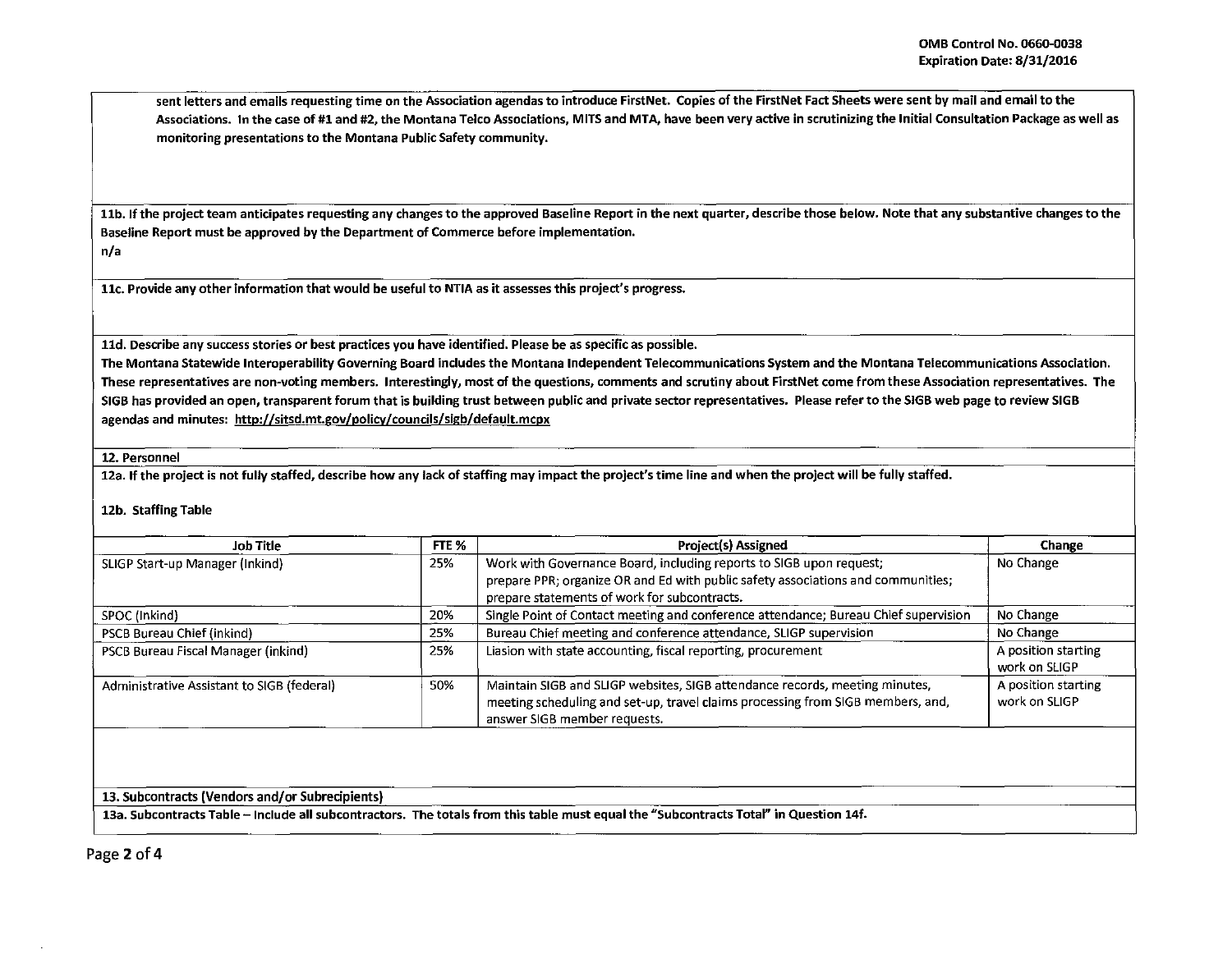## OMB Control No. 0660.0038 Expiration Date: 8/31/2016

| Name                                                                              | <b>Subcontract Purpose</b>             |                      | <b>Type</b><br>(Vendor/Subrec.)                                                                               | RFP/RFQ<br>Issued<br>(Y/N) | Contract<br>Executed<br>(Y/N)   | Start<br>Date                                             | End<br>Date                                       | <b>Total Federal</b><br><b>Funds Allocated</b> | <b>Total Matching</b><br><b>Funds Allocated</b> | Project and % Assigned                                                                                                                                                                |  |
|-----------------------------------------------------------------------------------|----------------------------------------|----------------------|---------------------------------------------------------------------------------------------------------------|----------------------------|---------------------------------|-----------------------------------------------------------|---------------------------------------------------|------------------------------------------------|-------------------------------------------------|---------------------------------------------------------------------------------------------------------------------------------------------------------------------------------------|--|
|                                                                                   | Needs Assessment                       |                      | Vendor                                                                                                        | Ν                          | Ν                               |                                                           |                                                   | 410,931                                        | 102,733                                         |                                                                                                                                                                                       |  |
| <b>Meeting Facilitation</b>                                                       |                                        |                      | Vendor<br>Vendor                                                                                              | Ν<br>Ν                     | N<br>N                          |                                                           |                                                   | (inclusive)<br>(inclusive)                     |                                                 |                                                                                                                                                                                       |  |
|                                                                                   | Legal<br>Technical                     |                      | Vendor                                                                                                        | Ν                          | N                               |                                                           |                                                   | (Inclusive)                                    |                                                 |                                                                                                                                                                                       |  |
| Website                                                                           |                                        |                      | Vendor                                                                                                        | N                          | N                               |                                                           |                                                   | (inclusive)                                    |                                                 |                                                                                                                                                                                       |  |
|                                                                                   |                                        |                      |                                                                                                               |                            |                                 |                                                           |                                                   |                                                |                                                 |                                                                                                                                                                                       |  |
| 3b. Describe any challenges encountered with vendors and/or subrecipients.<br>N/A |                                        |                      |                                                                                                               |                            |                                 |                                                           |                                                   |                                                |                                                 |                                                                                                                                                                                       |  |
| 14. Budget Worksheet                                                              |                                        |                      |                                                                                                               |                            |                                 |                                                           |                                                   |                                                |                                                 |                                                                                                                                                                                       |  |
|                                                                                   |                                        |                      | Columns 2, 3 and 4 must match your current project budget for the entire award, which is the SF-424A on file. |                            |                                 |                                                           |                                                   |                                                |                                                 |                                                                                                                                                                                       |  |
| Only list matching funds that the Department of Commerce has already approved.    |                                        |                      |                                                                                                               |                            |                                 |                                                           |                                                   |                                                |                                                 |                                                                                                                                                                                       |  |
| Project Budget Element (1)                                                        |                                        | <b>Federal Funds</b> | <b>Approved Matching</b>                                                                                      |                            | <b>Total Budget</b>             |                                                           | <b>Federal Funds</b>                              | <b>Approved Matching Funds</b>                 |                                                 | Total Funds Expended (7)                                                                                                                                                              |  |
|                                                                                   |                                        | Awarded (2)          | Funds (3)                                                                                                     |                            | (4)                             |                                                           | Expended (5)                                      | Expended (6)                                   |                                                 |                                                                                                                                                                                       |  |
|                                                                                   | a. Personnel Salaries<br>250,000       |                      | 330,272                                                                                                       |                            | 580,272                         |                                                           | 4,480                                             | 67,919                                         |                                                 | 72,399                                                                                                                                                                                |  |
|                                                                                   | 56,850<br>b. Personnel Fringe Benefits |                      |                                                                                                               | 75,104                     | 131,954                         |                                                           | 866                                               | 18,054                                         |                                                 | 18,920                                                                                                                                                                                |  |
| c. Travel                                                                         | 181,026                                |                      | 14,157                                                                                                        | 0                          | 195,183<br>$\Omega$             |                                                           | 8,079<br>0                                        | 13,743<br>0                                    |                                                 | 21,822<br>0                                                                                                                                                                           |  |
| d. Equipment<br>0<br>e. Materials/Supplies<br>9,400                               |                                        | 1,832                |                                                                                                               | 11,232                     |                                 | 0                                                         | 0                                                 |                                                | $\mathbf 0$                                     |                                                                                                                                                                                       |  |
| f. Subcontracts Total                                                             |                                        | 410,931              |                                                                                                               | 0                          | 410.931                         |                                                           | $\mathbf 0$                                       | 0                                              |                                                 | $\Omega$                                                                                                                                                                              |  |
| g. Other<br>908,208                                                               |                                        | 32,739               |                                                                                                               | 940,947                    |                                 | $\mathbf 0$                                               | Ō                                                 |                                                | $\Omega$                                        |                                                                                                                                                                                       |  |
| h. Total Costs<br>1,816,415                                                       |                                        |                      | 454,104                                                                                                       | 2,270,519                  |                                 | 13,425                                                    | 99,716                                            |                                                | 113,141                                         |                                                                                                                                                                                       |  |
| i. % of Total                                                                     | 80%                                    |                      |                                                                                                               | 20%                        | 100%                            |                                                           | 12%                                               | 88%                                            |                                                 | 100%                                                                                                                                                                                  |  |
|                                                                                   |                                        |                      |                                                                                                               |                            |                                 |                                                           |                                                   |                                                |                                                 | 15. Certification: I certify to the best of my knowledge and belief that this report is correct and complete for performance of activities for the purpose(s) set forth in the award. |  |
| documents.                                                                        |                                        |                      |                                                                                                               |                            |                                 |                                                           |                                                   |                                                |                                                 |                                                                                                                                                                                       |  |
|                                                                                   |                                        |                      |                                                                                                               |                            |                                 |                                                           |                                                   |                                                |                                                 |                                                                                                                                                                                       |  |
| 16a. Typed or printed name and title of Authorized Certifying Official            |                                        |                      |                                                                                                               |                            |                                 |                                                           | 16c. Telephone (area code, number, and extension) |                                                |                                                 |                                                                                                                                                                                       |  |
|                                                                                   |                                        |                      |                                                                                                               |                            |                                 |                                                           |                                                   |                                                |                                                 |                                                                                                                                                                                       |  |
| Quinn Ness, Chief                                                                 |                                        |                      |                                                                                                               |                            | 406-444-6134                    |                                                           |                                                   |                                                |                                                 |                                                                                                                                                                                       |  |
| <b>Public Safety Communications Bureau</b>                                        |                                        |                      |                                                                                                               |                            |                                 |                                                           |                                                   |                                                |                                                 |                                                                                                                                                                                       |  |
|                                                                                   |                                        |                      |                                                                                                               |                            |                                 |                                                           |                                                   |                                                |                                                 |                                                                                                                                                                                       |  |
|                                                                                   |                                        |                      |                                                                                                               |                            | 16d. Email Address Qness@mt.gov |                                                           |                                                   |                                                |                                                 |                                                                                                                                                                                       |  |
| 16b. Signature of Authorized Certifying Official<br>$u \wedge$                    |                                        |                      |                                                                                                               |                            |                                 | 16e. Date Report Submitted (month, day, year)<br>07/29/14 |                                                   |                                                |                                                 |                                                                                                                                                                                       |  |

Page 3 of 4